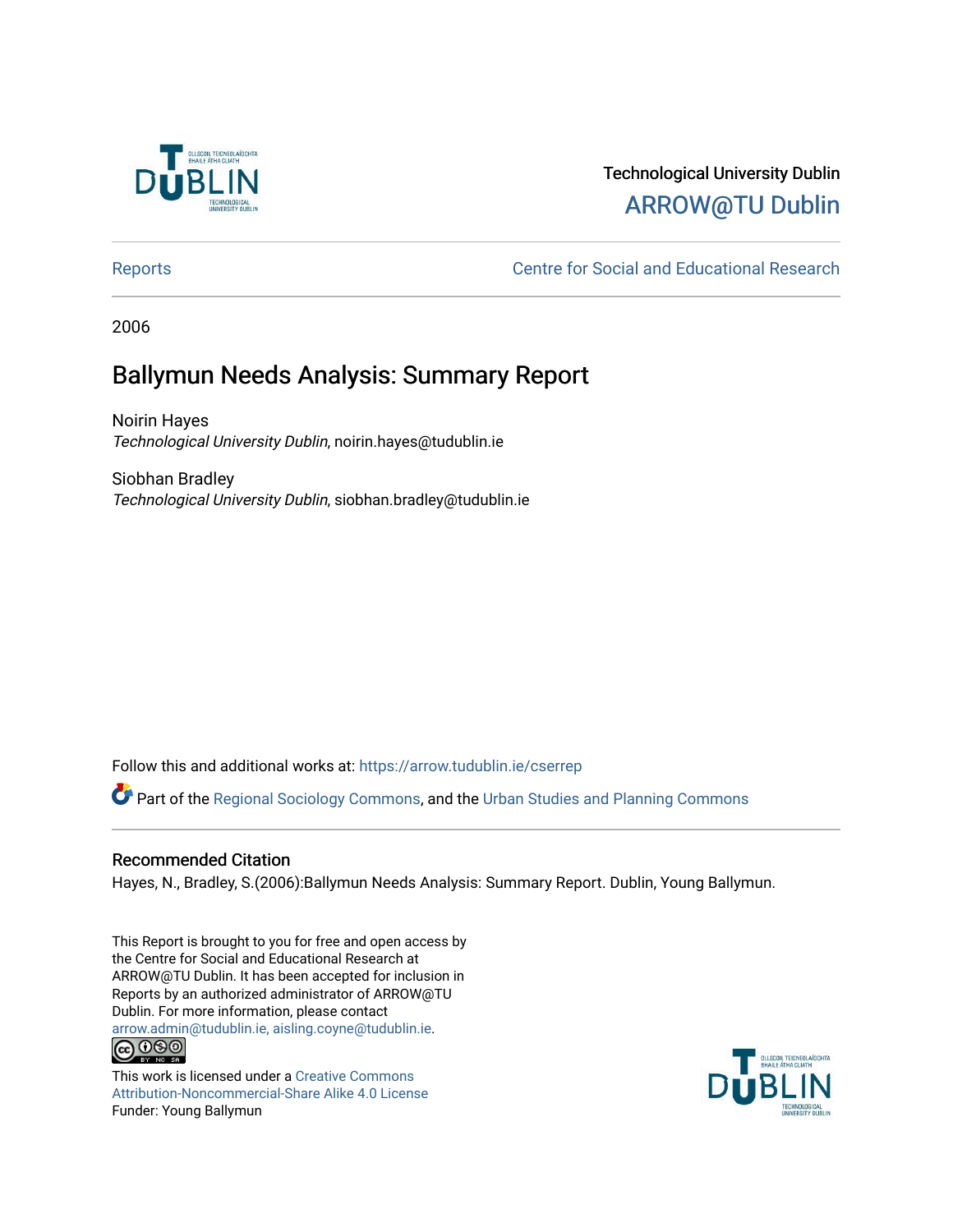# Ballymun Needs Analysis

# **Summary Report**

By The Centre for Social and Educational Research April 2006



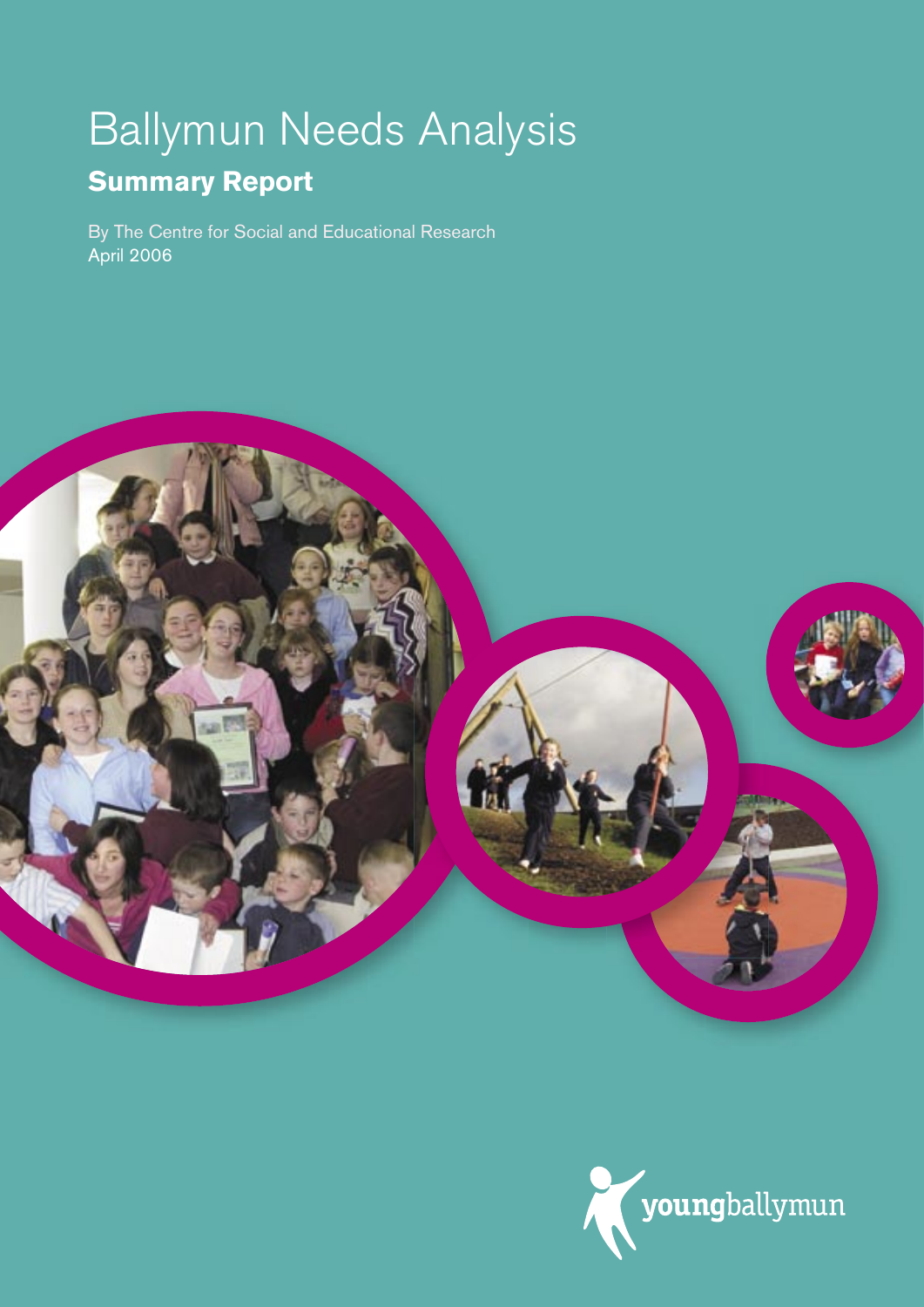# Ballymun Needs Analysis Summary Report

|                                                                                                                                                                                                | U3 |
|------------------------------------------------------------------------------------------------------------------------------------------------------------------------------------------------|----|
|                                                                                                                                                                                                |    |
|                                                                                                                                                                                                |    |
|                                                                                                                                                                                                |    |
| Parents of Four Year Olds - Summary<br>Eleven Year Olds - Summary<br>Sixteen Year Olds - Summary<br>Case Study $-$ 4 year old<br>Case study $-11$ year old $[O/S]$<br>Case Study - 16 year old |    |
|                                                                                                                                                                                                | 15 |

The full and comprehensive findings of this study can be found in the Ballymun Needs Analysis Final Report, which is available from the CSER or the BDG (see youngballymun.org).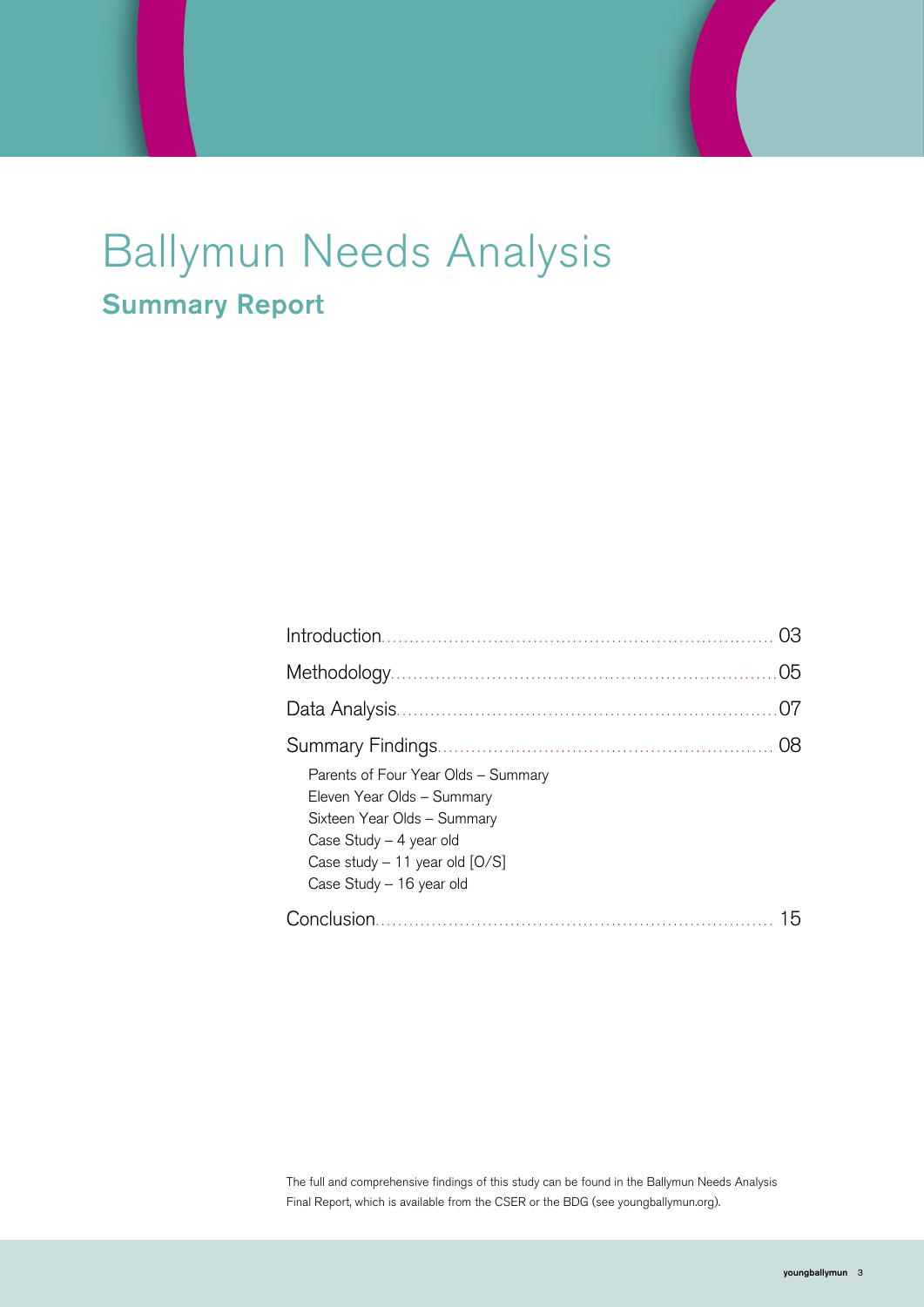Ballymun Needs Analysis Summary Report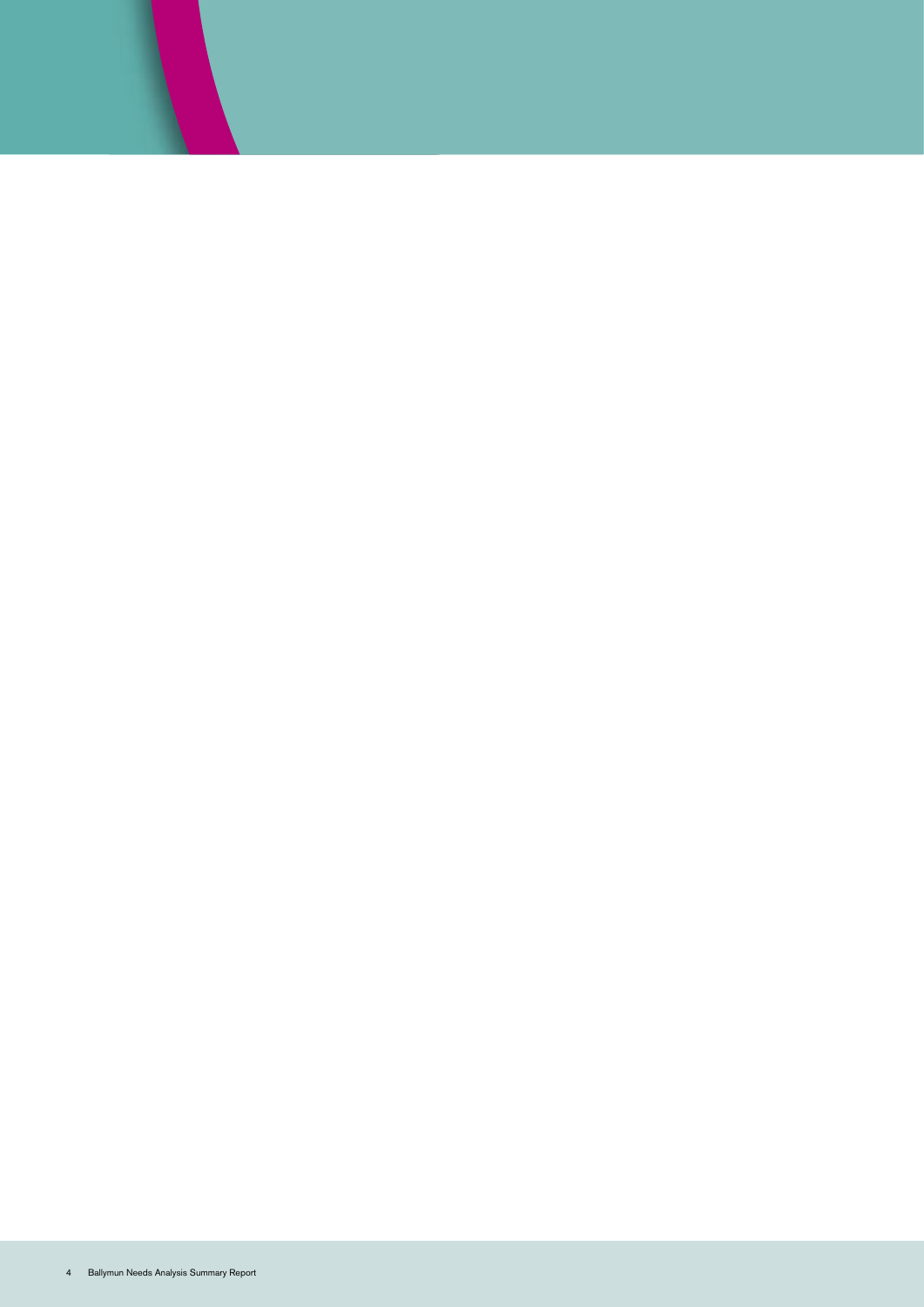### Introduction

The Centre for Social and Educational Research [CSER] is an established independent research and policy analysis centre, located within the Faculty of Applied Arts at the Dublin Institute of Technology [DIT].

The CSER is dedicated to supporting the improvement of the quality of life of families, children and young people in Ireland through the provision of high quality research data and information to guide and support policy makers and practitioners in shaping and implementing appropriate policies and services in response to the varying needs of an evolving society.

In November 2005, the Ballymun Development Group for Children and Young People [BDG] commissioned the CSER to conduct a needs analysis study of children and young people growing up in the Ballymun area. Ballymun is going through a period of rapid regeneration and nationally Ireland is going through a period of increased attention to children and young people at a policy and practical level. In this context, the BDG is undertaking the development of a ten-year plan for the children and young people of Ballymun – to be known as 'youngballymun' – which is to be informed, by amongst other sources, the evidence based needs analysis study. The study was to focus on the needs of children in the age groups 4-years old; 11-years old and 16-years old and provide a sound base from which to plan actions, services and supports for the children and young people of Ballymun. The commission required the preparation of a report to present the data which will inform the work of the BDG in the preparation of a ten year, outcomes based plan for the children and young people of Ballymun. The report does not present detailed analysis or interpretation of the findings.

The following is a short summary of the main needs analysis report, outlining the main approach taken and a review of the key findings. The main needs analysis report provides further detail on the study and can be obtained from the CSER<sup>1</sup> or the Ballymun Development Group<sup>2</sup>.

2 www.youngballymun.org



<sup>1</sup> Centre for Social & Educational Research, Dublin Institute of Technology, 23 Mountjoy Square, Dublin 1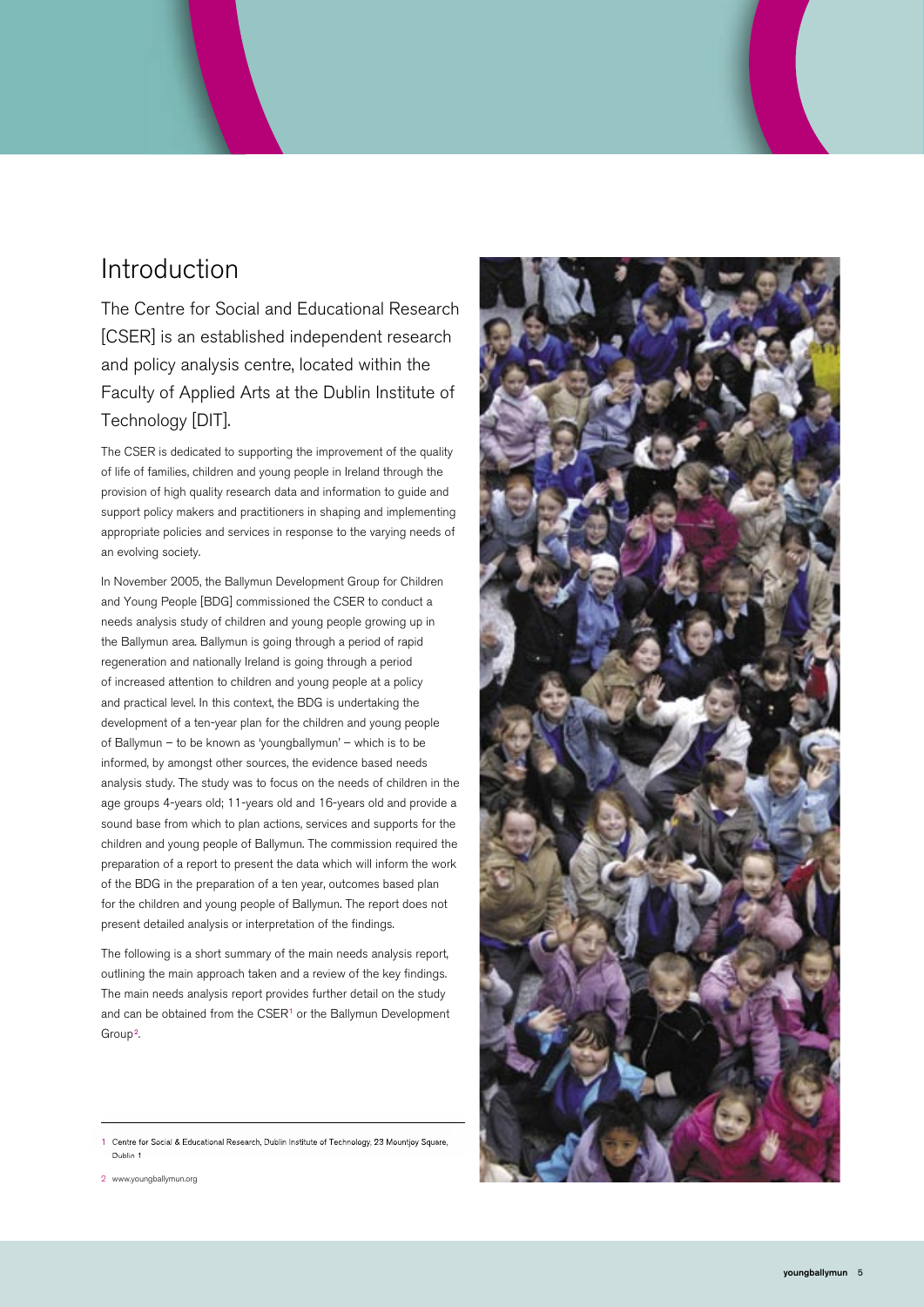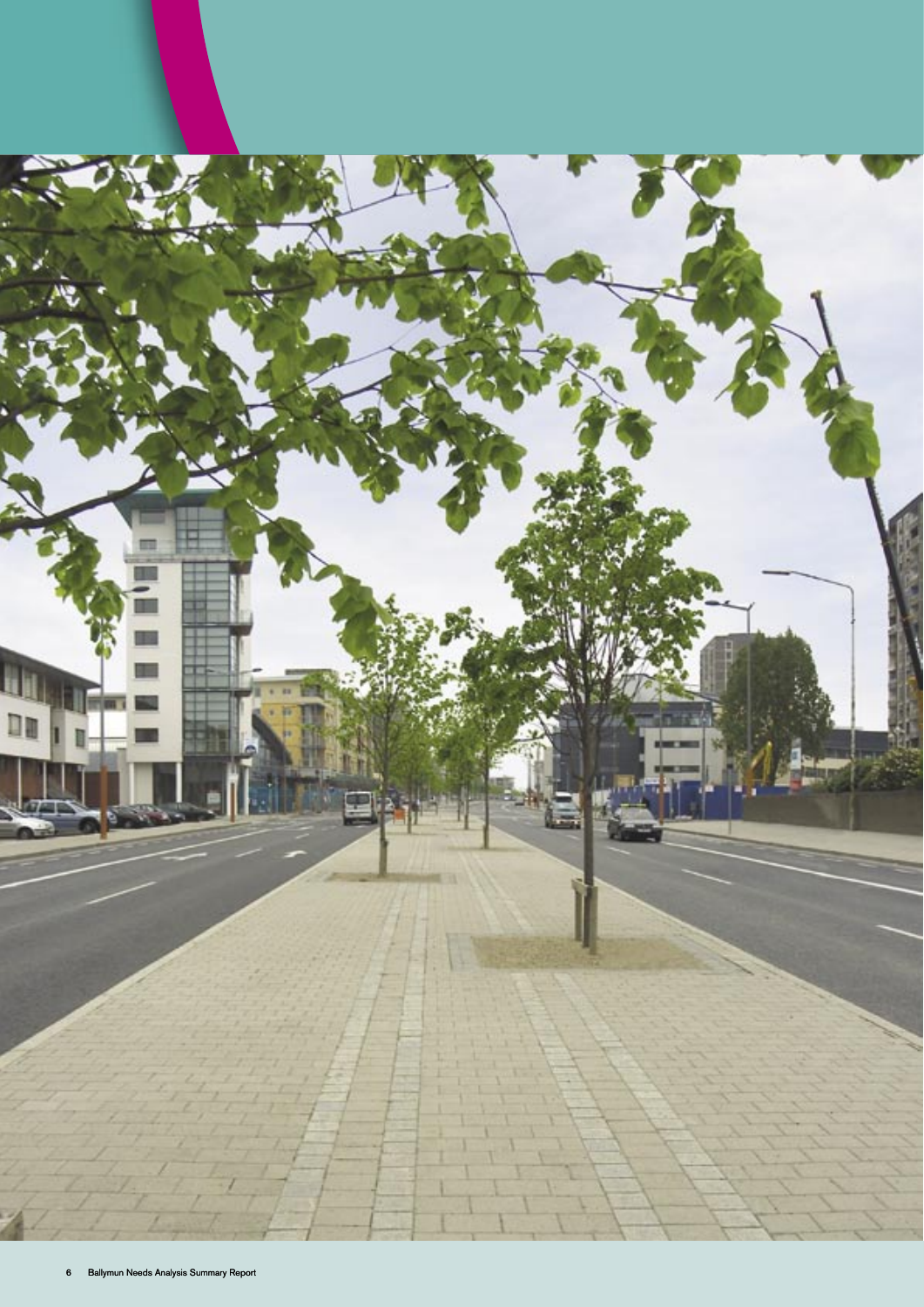### Methodology

#### Sampling

The study focused on three distinct groups; the parents of four year old children, eleven year old children (which incorporated a data collection exercise from primary school teachers of the eleven year old children) and sixteen year olds. Census data was collated for each of the three age groups and a sample population of 100 children were selected from each age group to participate in the study, representing approximately a third of the entire population in each of the age groups in the Ballymun area (based on 2002 data).

Initial attempts to select and access the four year old sample population were based on random selection from a Health Services Executive list of names and addresses of four year old children resident in the Ballymun area. However, it quickly became apparent that there was a high level of mobility amongst the target population with many parents no longer living at the addresses cited on the list (probably attributable to the regeneration). An alternative method was agreed and, based on detailed maps, field workers were allocated certain areas within Ballymun (A, B, C and D) and requested to call to every third residence and conduct interviews with parents where four year olds resided until the target population was reached. A final total of 95 interviews were conducted with parents.

To access the sample of eleven year olds, the BDG liaised with school principals in each of the ten identified primary schools, explaining the purpose of the study and inviting each school to participate. All ten schools provided a list of all attending eleven year olds with Ballymun addresses which was presented to the CSER. Using the random number generation tool in Excel, one third of all children in each school were randomly selected to participate in the study (to compensate for non-response/illness etc., a third more than the target number were selected). Through this method a sample of 100 11-year olds was identified and a final total of 91 interviews were conducted. The teachers of each eleven year old child who completed the interview were also invited to participate in the study.

It was noted from the outset that it could prove difficult to obtain an accurately representative sample of 16 year olds, due to changing circumstances, as children grow older (e.g. studying outside the general area, differential daily activities, difficulties contacting more vulnerable groups). The CSER liaised with the BDG, Ballymun Regional Youth Resource (BRYR) and the Ballymun Youth Reach Centre in an effort to include as representative a group as possible. Contact was made with the Trinity Comprehensive School (the Ballymun secondary school) and secondary schools outside the

Ballymun area where children from Ballymun have a history of attendance. A number of children were also selected for inclusion from the Ballymun Youth Reach Centre. In addition, a small sample of early school leavers were identified through a variety of community based programmes. In the case of schools, the same random selection method based on full lists of sixteen year olds provided by the schools was utilised. In addition, BRYR liaised with the Ballymun Job Centre, Youth Hostels and local projects disseminating notices to those sixteen year olds using these services inviting them to participate in the study and offered an incentive to encourage their participation. Although a small number of sixteen year olds participated through this method (5), the majority of respondents (72) came from secondary schools. Eight of the sample came from the local Youth Reach project yielding a final sample of 85.

#### **Instruments**

Different research methods were used with the different groups. All instruments were piloted with a select sample from each of the target populations (maximum ten) and a number of minor amendments were made to the instruments prior to full scale administration.

The parents of four year olds participated in a face-to-face interview. The interview was designed with structured sections including a series of open-ended questions and a generic option to provide any additional information which parents felt was relevant to the study.

The 11-year and 16-year olds completed a computer-based selfcompletion questionnaire. The semi-structured questionnaire was designed by CSER in consultation with Dartington Social Research Unit, and informed through previous studies of a similar nature and through consultation with those working on the ground in Ballymun. The questionnaire, for both age groups, was administered through Computer Assisted Personal Interview (CAPI) and the computer designed aspects of the instrument were conducted by Dartington. Each question was displayed individually on the screen, with an optional voice over facility and respondents selected the appropriate answer by clicking on the mouse. On selecting their answer, the next question was displayed until interview completion. A small number of open-ended questions were also included and appropriate space was provided on the screen for respondents to type in their answers. Field workers explained and supported children and young people throughout the process as necessary.

Each school allocated a room for this exercise, and children conducted interviews on laptops provided by the CSER. This was found to be helpful as it increased privacy and facilitated the children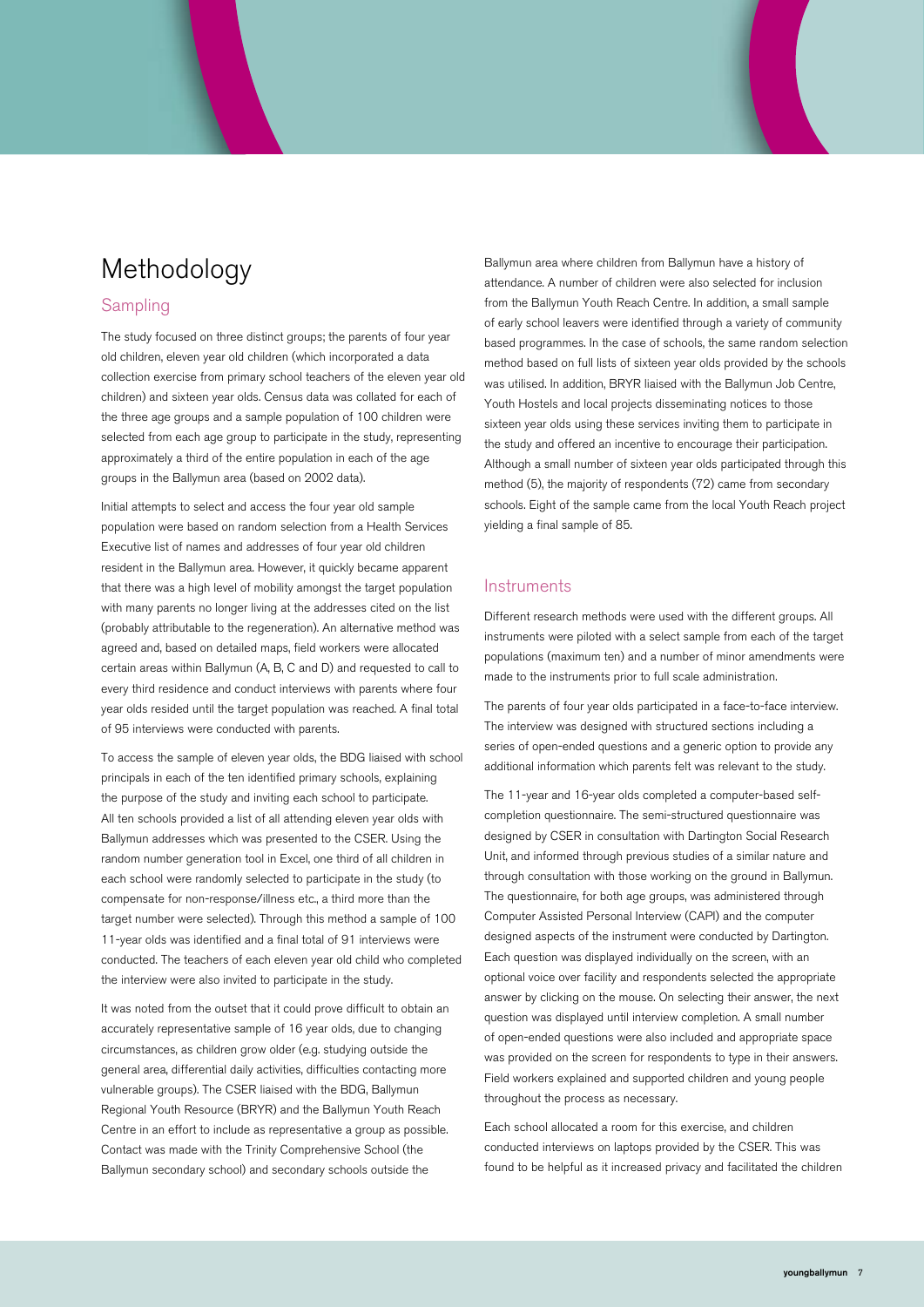and young people in considering and responding to the questions without interruption.

In addition to the questionnaire completed by the eleven-year olds, the teacher of each eleven-year old respondent was asked to complete a short questionnaire. The intention was to map answers to similar questions to measure the degree of match that existed across a variety of answers. An ID number was attached to each teacher questionnaire, so that teacher and child data could be linked if necessary thereafter.



#### Data Collection

It was decided to contract the four-year old element of the work out to a team of interviewers from the consultancy QuotaSearch, who have collected data of a similar nature for various research projects. Field workers were identified, introduced to the research project and instruments, and trained. Consultation with groups who have conducted similar studies found that participation rates increased considerably when incentives were offered. As a result it was decided to offer incentives of €10 to each participating household.

Field work for the eleven and sixteen year olds was conducted by CSER field workers who were also introduced to the research project and trained in the administration of the research instrument. Field workers were available at all times to support respondents completing the interview as necessary.

The teacher-questionnaire was completed by the teachers who taught the eleven-year old participants. A number of follow up calls were made by CSER and BDG staff to gather the completed forms, and these were collected or posted by the school depending on their preference. The response rate from teachers was 67 of a possible 91.

#### Ethical Issues

In addition to the general principles of ethical research there are particular issues which must be considered by research teams when involving children directly in research. These include the use of selection procedures which are as inclusive and equitable as possible. Consent to participate was sought from the parents and guardians of children and also from the children and young people themselves. Letters of consent were forwarded to the schools for the parents of the eleven-year old children, detailing the study and explaining its objectives. Only those children who returned signed forms were invited to participate. For the sixteen year olds, letters were disseminated detailing the background and explaining study objectives. If parents did not want their children to participate, they were asked to return the letter of refusal.

Involvement in the research project was voluntary and all participants were made aware of this from the outset. Respondents were also informed that they were free to withdraw from the study at any point should they wish to do so. Every effort was made to ensure that the purpose and nature of the research was as clear and transparent as possible. The extent of both confidentiality and anonymity were outlined to all participants prior to carrying out the fieldwork. The project received clearance from the DIT Research Ethics Committee.

#### Limitations

There were a number of constraints, particularly the short timeframe, which limited the capacity of the research team to fill the sample size to 100 in each of the sample groups. In particular the team considered that the sample of sixteen-year olds may not be fully representative as there were difficulties accessing the most marginalised of this group.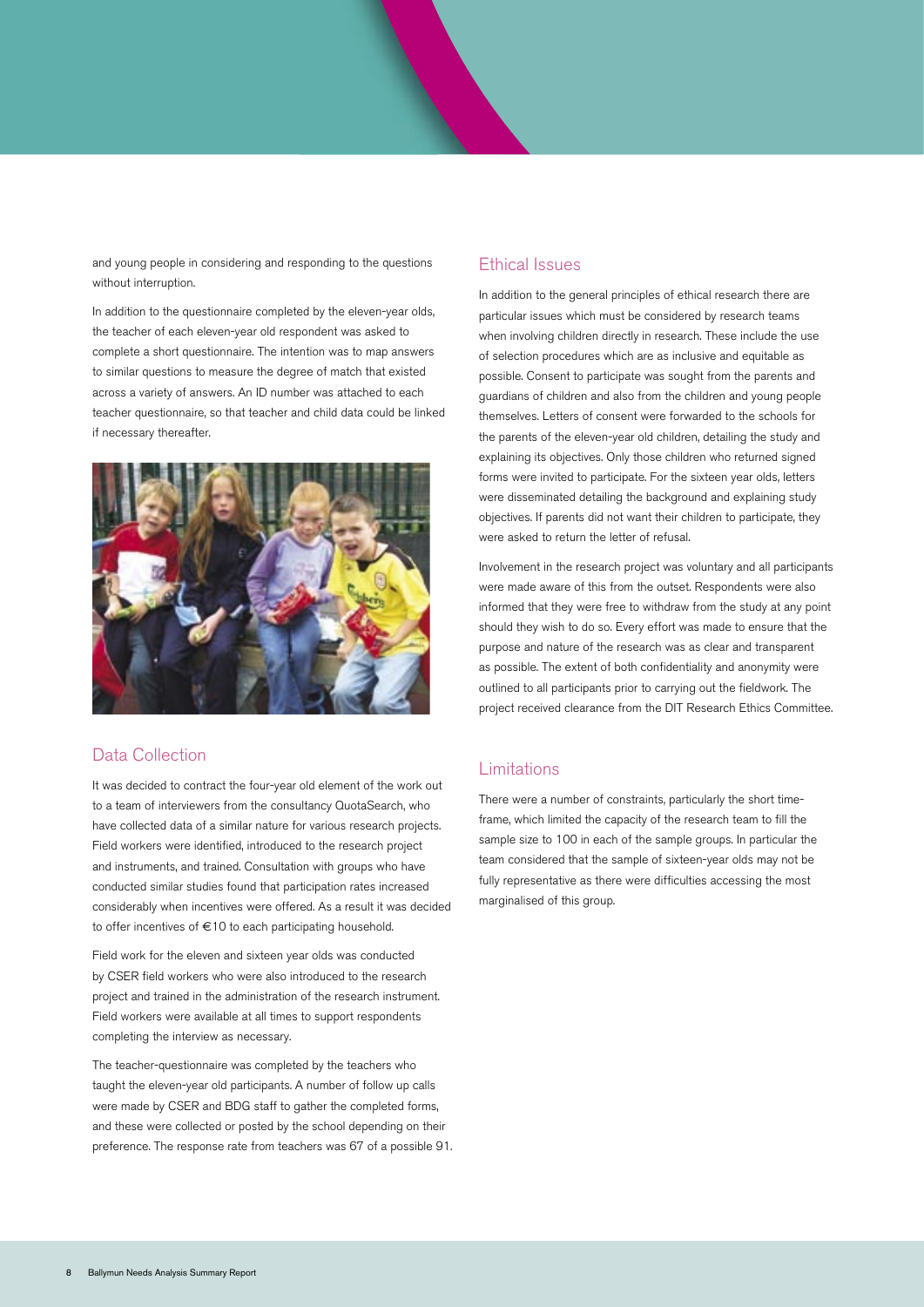## Data Analysis

The data collected was analysed by age cohort using both quantitative and qualitative methods.

### Quantitative Analysis

The questionnaires<sup>3</sup> were designed to allow for a variety of analysis. Using SPSS [Statistical Package for the Social Sciences] the data was analysed to yield prevalence tables, cross-tabulations and correlations. Inclusion of elements of the Strengths and Difficulties Questionnaire [Symptoms] within the questionnaires yielded scaled psychological data. The data was also analysed using Cluster Analysis [Ward method]. This method of data analysis is used to discover or uncover structures in data when there is no a priori hypothesis regarding groupings. It is helpful in the exploratory stage of research as it lends a context for further research planning.

### Qualitative Analysis

Using the data from the open-ended questions a number of themes of relevance to the study were identified. Sample case studies for one high-risk child/young person were developed as illustrative for the purposes of planning discussions by the BDG. The data can be considered comparatively with national and international data. However, it is important to be cautious with such comparisons, as the data is unique in that the information generated refers to specific cohorts rather than to a general population of children or young people, more typical in childhood research.



<sup>3</sup> Questionnaires and further details of the research methods and analysis are available from either Dr. Nóirín Hayes or Siobhan Bradley, CSER, Dublin Institute of Technology, 23, Mountjoy Square, Dublin 1 or Ann Matthews, youngballymun, c/o Ballymun Partnership.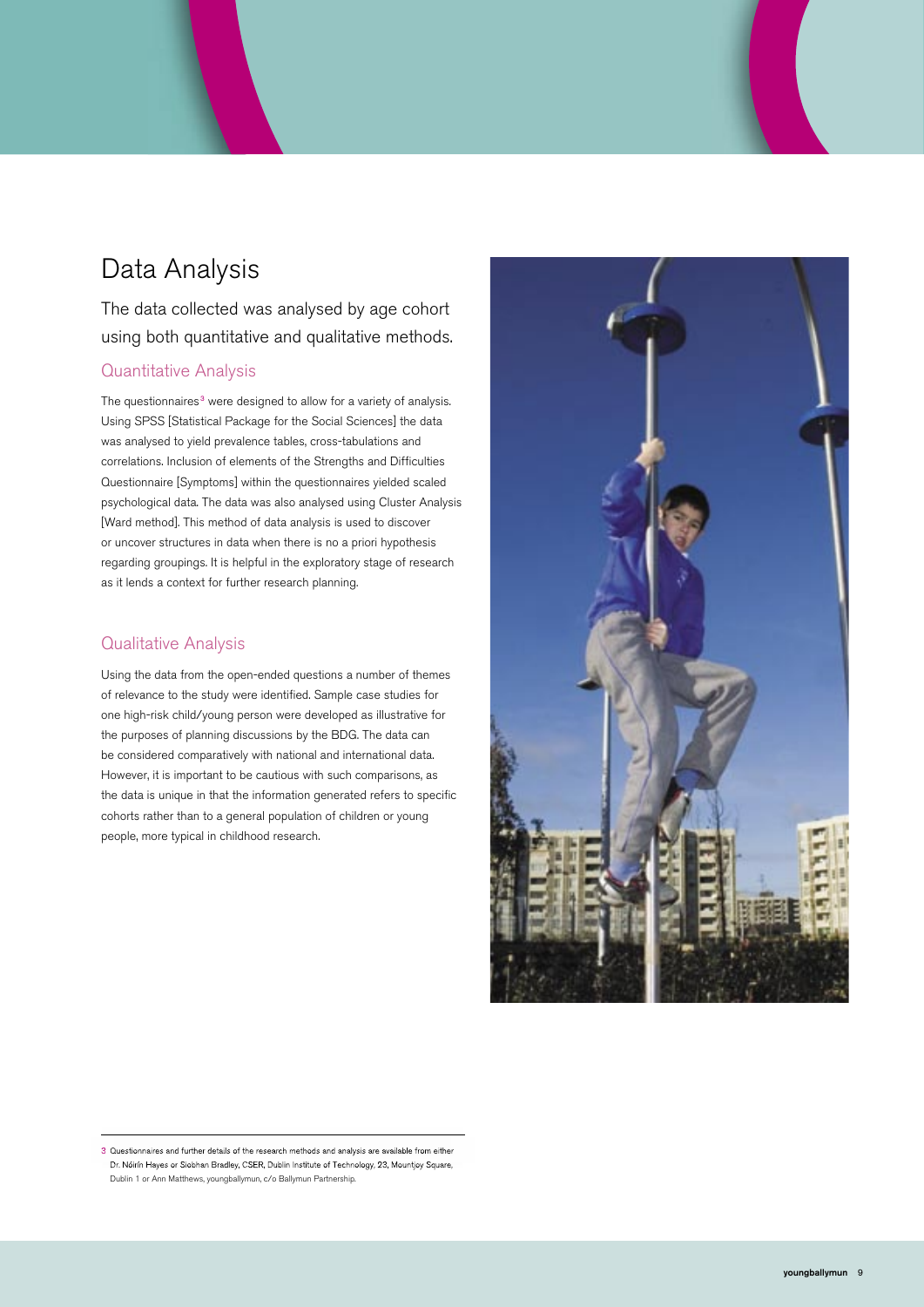# Summary findings

Four Year Old – Child Outcomes

The summary findings<sup>4</sup> for each age group are presented against the child outcome and possible action areas identified by the BDG in its development of the overall ten-year plan for children and young people in Ballymun.

### Summary data for Ballymun Four Year Olds

| <b>Non Cognitive</b>     | SDQ Hyperactivity Scale: 22% High Need                   |
|--------------------------|----------------------------------------------------------|
| <b>Skills</b>            | SDQ Conduct: 17% High Need                               |
|                          | SDQ Peer Problems: 7% High Need                          |
| <b>Mental Health</b>     | SDQ Emotion: 14% Some/High Need                          |
| <b>Physical Health</b>   | Child Health: 4%- Not Good 22% Fairly Good               |
|                          | 18% - suffer a long term illness                         |
|                          | 16% - Breathing Difficulties                             |
|                          | 20% - Sleeping Difficulties                              |
|                          | 3% - Eat Fast Food More than Five Times per Week         |
|                          | 40% – Eat Less than Three Portions for Fruit/Veg per Day |
| Safety                   | 29% - Affected by Anti-Social Behaviour                  |
|                          | 27% - Experienced Bullying Last Term                     |
| <b>Positive Attitude</b> | 6% - Some/High Need                                      |

#### Four Year Old – Possible Action Areas

| <b>Comprehensive Quality</b>                                                   | 6% - attend neither primary/pre-school                                        |
|--------------------------------------------------------------------------------|-------------------------------------------------------------------------------|
| Pre-school                                                                     | Of 48 children in primary school, 87% (42) had                                |
|                                                                                | attended pre-school                                                           |
|                                                                                | 49% had started pre-school at age 2                                           |
| Raising teacher/parents<br>expectations of children<br>to achieve              | 85% feel it is 'very important' child has opportunities<br>they did not have  |
|                                                                                | 70% would like child attend 3rd Level, 26%<br>Leaving Cert                    |
|                                                                                | 45% of parents had accessed half of list of ten<br>information services       |
| Developing services for<br>excluded children                                   | 25% referred/had help from professional in<br>previous year                   |
| <b>Building a positive</b>                                                     | 74% enjoy child's company all the time                                        |
| attitude to life and their<br>child's life                                     | 26% sometimes                                                                 |
|                                                                                | 94% feel close to child all the time                                          |
|                                                                                | 5% sometimes                                                                  |
|                                                                                | 90% show affection all the time                                               |
| Improving the mental<br>well-being of parents                                  | 25% of parents reported experience of mental<br>health ailments               |
|                                                                                | 21% had been on medication for these ailments                                 |
| Developing parent's skills<br>to help children: learn,<br>healthy & contribute | 69% had not been to pre-school other than to drop<br>off/collect child        |
|                                                                                | 33% of those at school had not discussed progress<br>with teacher             |
|                                                                                | 94% had breakfast at home                                                     |
|                                                                                | 37% bed after 8pm                                                             |
|                                                                                | 48% watched more than three hours TV per week                                 |
|                                                                                | 59% have never been to library                                                |
|                                                                                | 33% don't read every day                                                      |
| <b>Ensuring social spaces</b><br>are safe for children                         | 65% believe crime in the neighbourhood is a<br>problem                        |
|                                                                                | 28% say they have been directly affected by crime<br>in neighbourhood         |
|                                                                                | 60% say anti-social behaviour is a problem                                    |
|                                                                                | 29% say they have been directly affected by anti-<br>social behaviour         |
|                                                                                | 73% have garden/open space (but concerns<br>expressed re: quality and safety) |

4 The full and comprehensive findings from this study can be found in the Ballymun Needs Analysis,

Final Report available from the CSER or BDG (see www.youngballymun.org).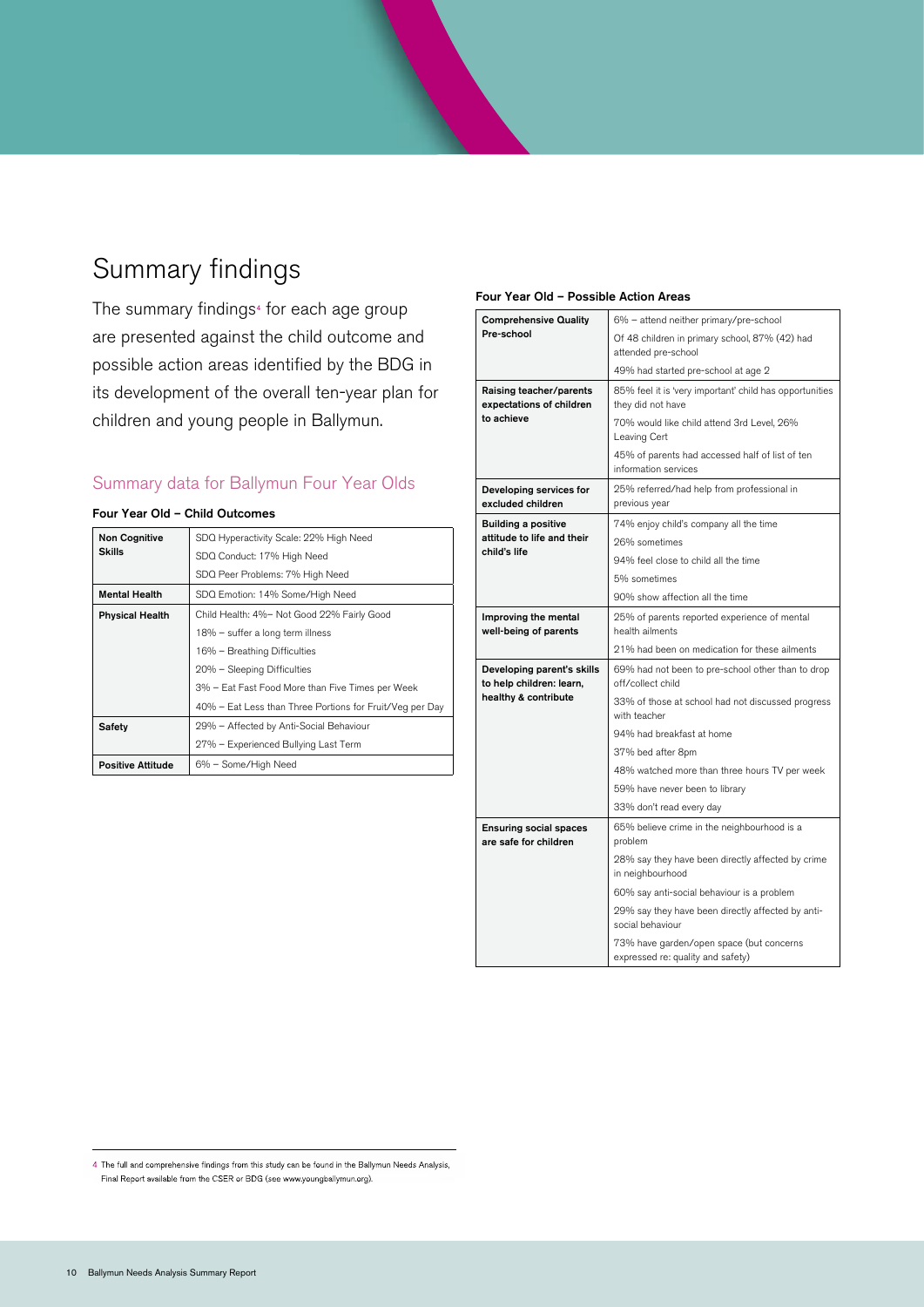### Summary data for Ballymun Eleven Year Olds

#### Eleven Year Old – Child Outcomes

| <b>Cognitive Skills</b>     | 60% rate themselves 'above average' in school<br>performance               |
|-----------------------------|----------------------------------------------------------------------------|
|                             | 59% rate themselves as having the same marks as<br>classmates              |
|                             | 23% have not thought about starting secondary<br>school                    |
|                             | 18% are 'worried' or 'very worried' about starting<br>secondary school     |
|                             | 73% looking forward to going to school                                     |
|                             | 75% agree that school is interesting                                       |
|                             | 80% agree that school is very important                                    |
|                             | 66% report that parents have contact with school                           |
|                             | 51% report difficulty with school subjects                                 |
| <b>Non Cognitive Skills</b> | 33% bullied at school in last two months                                   |
|                             | 52% called names/made fun of                                               |
|                             | 73% report it is 'somewhat easy/easy or very easy'<br>to make friends      |
|                             | 95% have lots of fun with friends                                          |
|                             | SDQ Hyperactivity Scale: 19% high need                                     |
|                             | SDQ Conduct: 21% high need                                                 |
|                             | SDQ Peer Problems:16% high need                                            |
| <b>Mental Health</b>        | SDQ Emotion: 26% high need                                                 |
| <b>Physical Health</b>      | 40% report 'fairly good health'                                            |
|                             | 35% sometimes had upset stomach/indigestion                                |
|                             | 17% went to bed at 10.30 or later                                          |
|                             | 61% played soccer                                                          |
|                             | 66% went swimming/ 66% went cycling                                        |
|                             | 9% - Eat Fast Food more than three times per<br>week                       |
|                             | 65% - Eat less than three portions for Fruit/Veg<br>per Day                |
| <b>Safety</b>               | 25% - reported family directly impacted by crime                           |
|                             | 26% - reported family directly impacted by anti-<br>social behaviour       |
|                             | 25% - report that the environment had a direct<br>impact on their families |
|                             | 10% - reported being 'in trouble' with the Gardaí in<br>the past 12 months |
| <b>Positive Attitude</b>    | 44% reported that parents talked to them about<br>friends 'everyday'       |
|                             | 58% reported families doing enjoyable things<br>'almost everyday'          |
|                             | 88% indicated that education 'very important'                              |
|                             | SDQ pro-social: 14% high need                                              |

#### Eleven Year Old – Action Areas

| Raising teacher/parents<br>expectations of children<br>to achieve              | 66% report parents have contact with teacher                                         |
|--------------------------------------------------------------------------------|--------------------------------------------------------------------------------------|
| Encouraging children to<br>stay in education longer                            | 88% reported that parents thought education 'very<br>important'                      |
|                                                                                | 22% wish they didn't have to go to school                                            |
|                                                                                | 75% report that mothers [74% fathers] 'always'<br>help with school work              |
|                                                                                | 17% report mothers [17% fathers] 'sometimes' help<br>with school work                |
|                                                                                | 63% report that mother 'always' explains when they<br>want something done            |
|                                                                                | 59% report that parents usually encourage them to<br>try harder after poor marks     |
| Improving the mental<br>well-being of parents                                  | 26% of eleven year olds reported parents as having<br>a long term illness/disability |
| <b>Building a positive</b>                                                     | 62% live with both parents                                                           |
| attitude to life and their                                                     | 72% fathers [and 17% mothers] work full time                                         |
| child's life                                                                   | 36% do not live with natural father                                                  |
| Developing parent's skills<br>to help children: learn,<br>healthy & contribute | 98% report that the enjoy being with the family                                      |
|                                                                                | 93% report family get on well                                                        |
|                                                                                | 44% report talking with their parents 'almost every<br>day' about their friends      |
|                                                                                | 19% report rarely talking with their parents about<br>their friends                  |
|                                                                                | 77% report that parents usually praise for good<br>marks                             |
|                                                                                | 90% reported having books/reading materials at<br>home                               |
|                                                                                | 90% reported having a study area at home                                             |
|                                                                                | 73% reported going to the library                                                    |
| <b>Ensuring social spaces</b>                                                  | 59% report crime in their neighbourhood                                              |
| are safe for children                                                          | 62% report anti-social behaviour in their<br>neighbourhood                           |
|                                                                                | 51% met friends on the street in the past week                                       |
|                                                                                | 77% liked where they lived                                                           |
|                                                                                | 68% wished they lived in a different neighbourhood                                   |
|                                                                                | 71% felt secure in their neighbourhood                                               |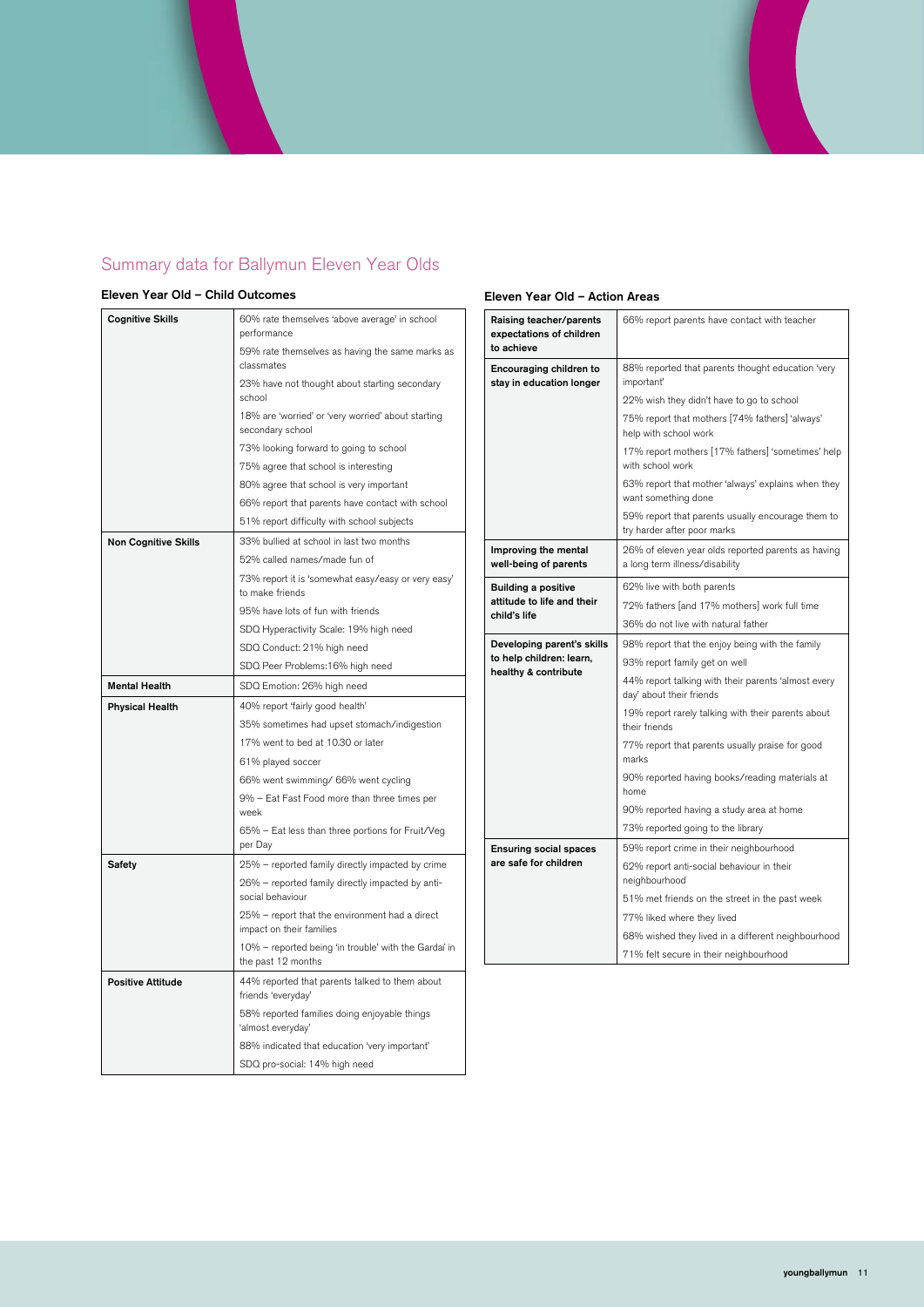### Summary data for Ballymun Sixteen Year Olds

#### Sixteen Year Old – Outcomes

| <b>Cognitive Skills</b>     | 30% do not like school                                                                                                                                                                                |
|-----------------------------|-------------------------------------------------------------------------------------------------------------------------------------------------------------------------------------------------------|
|                             | 78% reported difficulty with at least one subject                                                                                                                                                     |
|                             | 25% discuss progress with teachers (75% do not)                                                                                                                                                       |
|                             | 37% wish they did not have to go to school                                                                                                                                                            |
|                             | 53% do no study outside of class & 35% study for less<br>than 5 hours per week                                                                                                                        |
|                             | 38% missed 6+ days last term                                                                                                                                                                          |
| <b>Non Cognitive Skills</b> | SDQ Hyperactivity scale: 25% some/high Need (12%<br>High)<br>SDQ Conduct: 27% some/high Need (12% High)<br>SDQ Peer Problems: 14% some/high need (6% High)<br>SDQ Total: 25% some/high need (8% high) |
| <b>Mental Health</b>        | SDQ emotion: 20% some/high need (6% high)                                                                                                                                                             |
| <b>Physical Health</b>      | 6% - not good, 57% fairly good                                                                                                                                                                        |
|                             | 'Often/Always' in last six months: headaches 15%,<br>trouble sleeping 27%, poor appetite 8%.                                                                                                          |
|                             | 11% - reported long term illness                                                                                                                                                                      |
|                             | 20% - eat fast food more than three times per week                                                                                                                                                    |
|                             | 39% - eat less than three portions for fruit/veg per<br>day                                                                                                                                           |
|                             | 32% - drink alcohol 'often/a lot'                                                                                                                                                                     |
|                             | 32% - smoke tobacco 'often/a lot'                                                                                                                                                                     |
|                             | 12% - smoke cannabis 'often/a lot'                                                                                                                                                                    |
| Safety                      | 71% - report problem with crime,                                                                                                                                                                      |
|                             | 37% of whom report being directly affected by it                                                                                                                                                      |
|                             | 75% - report problem with anti-social behaviour, 25%<br>of whom report being directly affected by it                                                                                                  |
|                             | 75% - report problem with alcohol and drugs, 13% of<br>whom report being directly affected by it                                                                                                      |
|                             | 26% - disagree that they feel safe in area                                                                                                                                                            |
|                             | 4% - bullied at least two/three times a month in last<br>month                                                                                                                                        |
| <b>Positive Attitude</b>    | 10% - SDQ pro social some/high Need (6% High<br>Need)                                                                                                                                                 |
|                             | 38% - wished they lived elsewhere                                                                                                                                                                     |
|                             | 34% - reported being in trouble with Gardaí in past<br>twelve months                                                                                                                                  |

#### Sixteen Year Old – Action Areas

| Raising teacher/parents                                                  | 16% of young people not in contact with father                                            |
|--------------------------------------------------------------------------|-------------------------------------------------------------------------------------------|
| expectations of children<br>to achieve                                   | 74% do not discuss progress with teacher                                                  |
| Developing services for<br>excluded children                             | 20% visited social worker in past six months                                              |
|                                                                          | 34% have been in contact with Gardaí                                                      |
|                                                                          | 75% have been to a GP                                                                     |
| Improving the mental<br>well-being of parents                            | 22% reported parents having a long term illness/<br>health problem/disability             |
| <b>Building a positive</b><br>attitude to life and their<br>child's life | 86% agree that they enjoy being at home with<br>family                                    |
|                                                                          | 80% agree that their family gets along well together                                      |
|                                                                          | 28% disagree that they do enjoyable things with<br>their parents                          |
| Developing parent's skills                                               | 18% of parents never talk re: friends                                                     |
| to help children: learn,<br>healthy & contribute                         | 76% report their mothers 'sometimes/always'<br>helping with their homework (25% never do) |
|                                                                          | 19% never count on mother if there is a problem<br>(22% father)                           |
|                                                                          | 24% of mothers never help with school work (34%<br>father)                                |
|                                                                          | 58% parents had not had contact with school this<br>year                                  |
|                                                                          | 78% have books/reading materials at home                                                  |
|                                                                          | 67% have quiet place at home to study                                                     |
| <b>Ensuring social spaces</b><br>are safe for children                   | 38% wished they lived somewhere else                                                      |
|                                                                          | 22% disagree 'I like my neighbourhood'                                                    |
|                                                                          | 26% disagree they feel secure in neighbourhood                                            |
|                                                                          | 31% meet friends on street, 7% in shopping centre                                         |
|                                                                          |                                                                                           |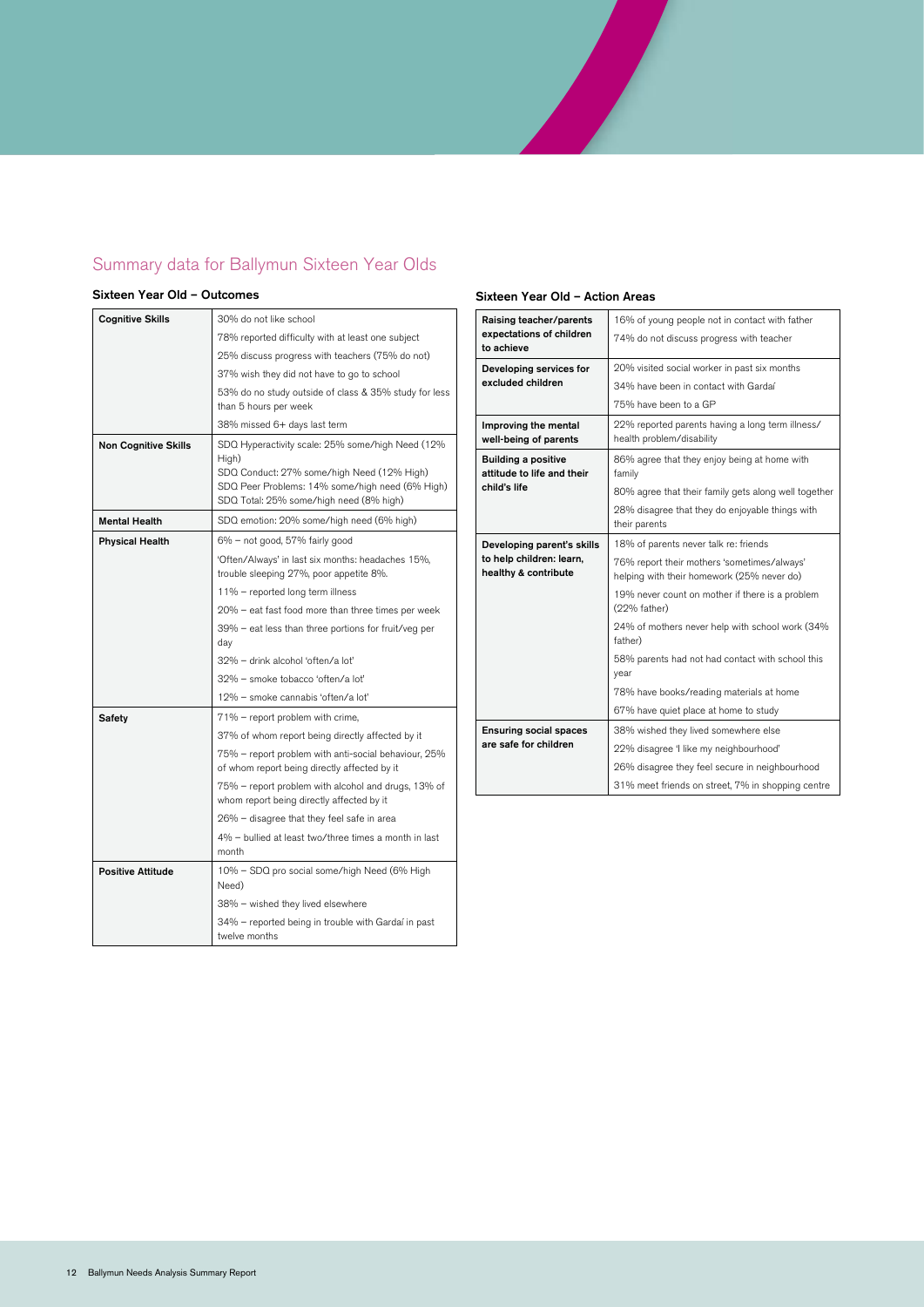# Illustrative Case Studies derived from cluster analysis

A select sample of case studies were prepared based on results obtained from the cluster analysis. A child/ young person was randomly selected from the 'high need' cluster within each sample population and a profile compiled based on information provided during the research interview. The following presents the high need case studies from each of the three sample populations.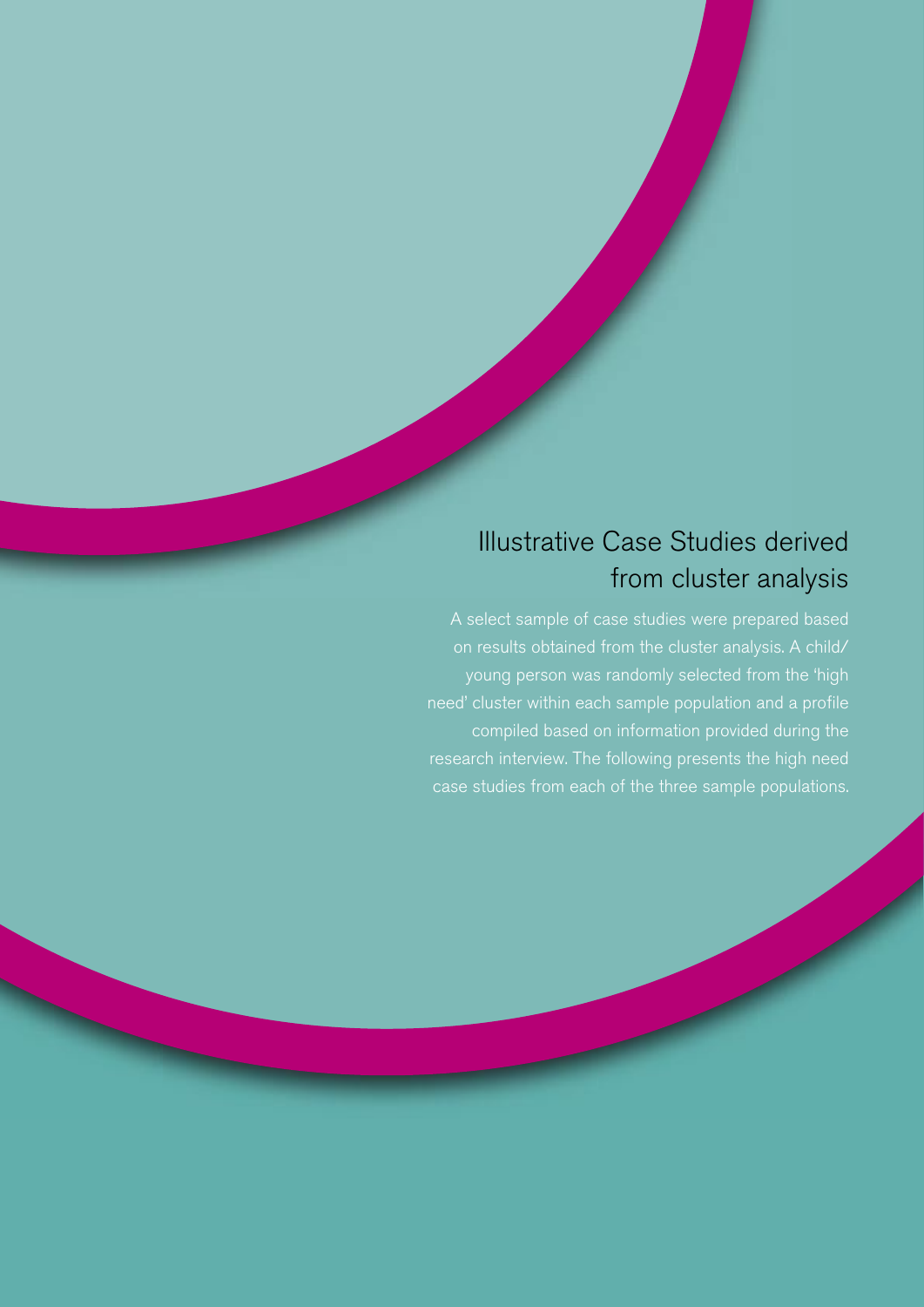### Case Study – Four Year old

#### Selected From High Need Cluster

#### **Profile**

'Jane'<sup>5</sup> is a four year old girl and lives with her mother. Her mother had her first child when she was in her late teens, has never married and currently does not have a partner although Jane does have regular contact with her father (more than once a week). Her mother has lived in Ballymun for more than twenty years and rents a flat from the council. She is aged between 31 to 35. She does not report suffering any long term illness/health problem but has been on medication for mental health problems. Jane's birth weight was 5lbs, 11oz and her mother rates her overall health as 'good'. She has just had a few colds in the last six months and does not suffer from any long term health problem/ailments/disability. She eats five portions of fruit and/or vegetables per day and rarely eats fast food (once or twice a month). Her mother does not feel Jane has any special needs and has never been referred to nor had help from any professional service.

Jane's mother finished school at age 15 on completion of her Junior Cert. She does not feel that school helped her to get the job she wanted, made her more interested in things like nature, music etc., or enabled her to do things she would not have otherwise done. She does wish she had been more serious about school when she was there and feels it is false to say that school was a waste of time. She feels her own parents did not think school was 'that important' when she was there but she now thinks education is 'very important' – 'for self-esteem, jobs and better life' (open-ended detail). She said that on leaving school she hoped to get a job straight away and did so because her parents needed money. She has not been able to afford a holiday away for herself and Jane.

Jane attends pre-school 5 days a week for between five and seven hours a day. Her mother has not visited the pre-school other than dropping off/collecting Jane but nonetheless feels the pre-school is providing Jane with the best opportunities. She feels her daughter is doing 'about average' and has discussed her progress with the teacher, who has not identified any special educational needs.

Jane has missed between 11 and 20 days of pre-school over the past twelve months due to illness and holidays. Her mother feels that her daughter has 'sometimes' been bullied by other children this term.

Jane's mother feels there is a problem with crime, antisocial behaviour and the local environment in Ballymun but feels it is only crime that has had a direct affect on their household. This, she feels is due to 'drugs and joy riding' in the area.

Jane's mother has received information on parenting from friends who have children, from her GP, her playgroup and her own parents. She has not received parenting information from talking to teachers, reading books or magazines, or parenting courses.

On a normal day, Jane decides what time she will get up, decides what clothes she will wear, decides when she goes to bed and watches more than 3 hours TV/DVD per day. On a normal day, her mother decides what she will eat after pre-school, helps her get ready for the next day, talks to her about her day and reads to her for more than fifteen minutes.

Jane's mother plays indoors with her every day and outside once a week. Jane does not mix with other children of her own age as she does not play outside with other kids.

Her mother plays letters and numbers and watches TV with her every day. She has never taken Jane to the library. She thinks a child should have learned to dress themselves, be able to go to the toilet without much help, know their main colours, be able to count to ten, and be able to respond to simple instructions by the time they start school. She does not believe a child should be able to relate to other children, communicate properly, be able to read or show an interest in books and stories or use cutlery by the time they start school. She thinks that the parents should be responsible for a child's attendance at pre-school, developing their reading skills and that both those at home and school should be responsible for developing their number and counting skills, their speech and their homework.

Jane's mother feels it is very important that Jane is happy, makes friends easily, gets on well with other children, gets on well at nursery and has opportunities that she herself did not have. She feels it is not really important that Jane gets married and has a family. She also does not believe that it is important for Jane to have a big house or earn a lot of money when she gets older. She would like her daughter to continue in education through to third level.

She has been to a doctor, the Public Health Nurse and psychologist in the past 6 months (although it is not clear if accessing these services is for Jane or her mother) in addition to an advice centre and other unidentified social services.

<sup>5</sup> The information contained in this case study has been collated from answers provided by Jane's mother during the face to face interview. Names used are fictitious.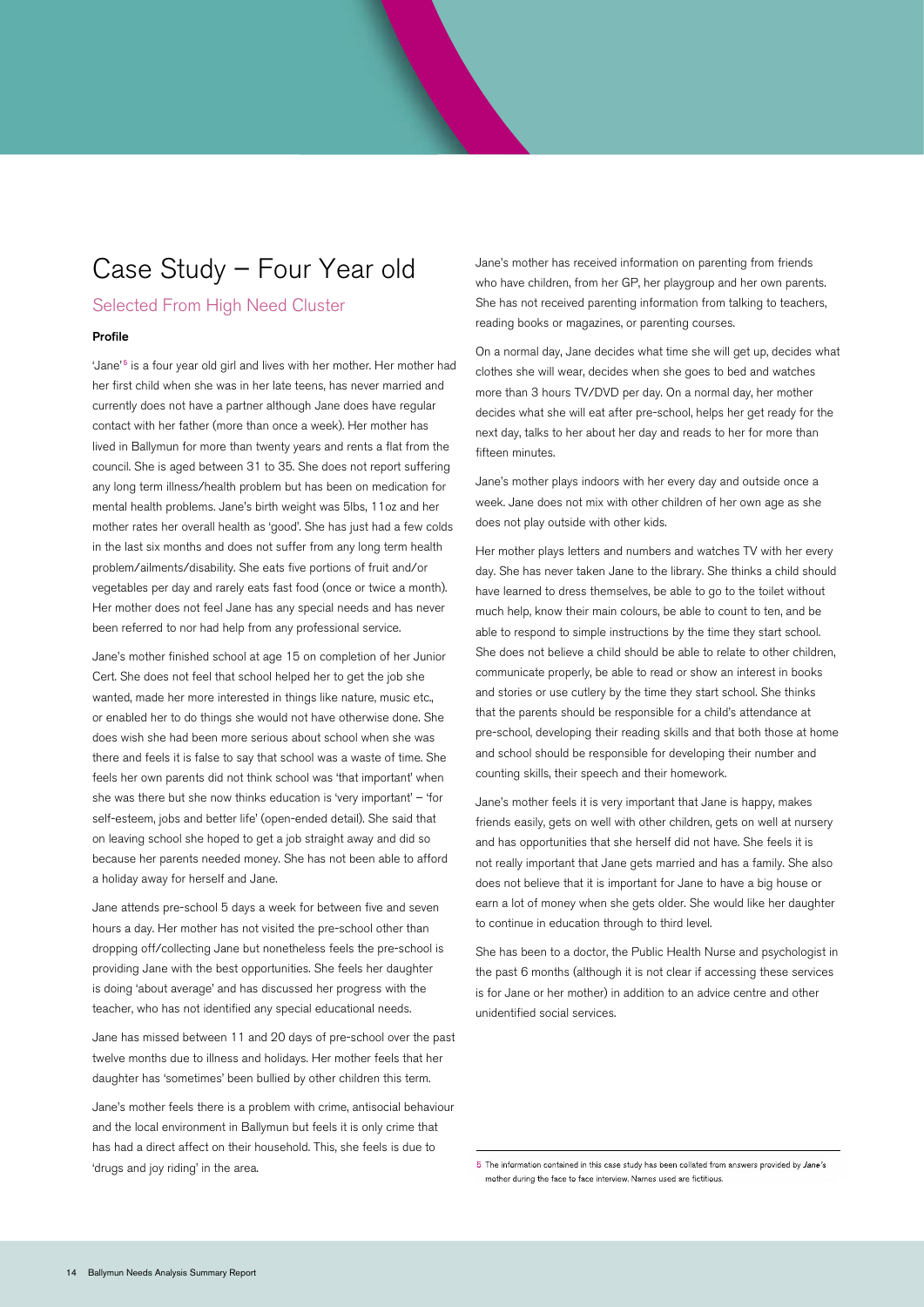## Case Study – Eleven Year Old

#### Cluster One of Three Clusters (high need)

#### Profile

'Patrick'<sup>6</sup> is eleven years old and in 6th class. He lives at home with his mother and father, his six year old sister and his four year old brother. Patrick describes his mother's main daily activity as 'retired' and does not provide any information on his father's. He reports his mother as having a long term illness which he describes as a 'bad back' which affects her some of the time. He describes his own health over the past year as 'fairly good' – he 'sometimes' suffers from headaches, upset stomach and poor appetite. He answered positively to experiencing a long term illness – asthma – which he says 'sometimes' affects him. He rarely has nightmares but 'often' has trouble getting to sleep. He describes his long term illness as asthma and says it affects him 'sometimes'. He has not missed any days of school this term.

He eats one portion of fruit/vegetables per day and rarely eats fast food – one to two times a month. He goes to bed between 9.30 and 10.30 on school nights and participates in running, soccer and swimming on a weekly basis.

Patrick has lived in Ballymun for between five and ten years. He believes there is a problem in the area with crime, anti social behaviour and the local environment and believes that all three have had a direct affect on him and members of his household.

Patrick agrees with the statement that he wishes he lived somewhere else. He wishes he lived in a different neighbourhood in a different house. He does not feel secure in his neighbourhood.

Patrick thinks school is 'alright' and feels it is 'quite important'. He thinks he is doing above average and is happy that he is doing his best at school. He reports some difficulties with at least one subject and has not received any additional help for it. While he gets on 'well' with his teacher he does not discuss his progress with him. He does not feel he has any special educational needs. Patrick disagrees with the statement that he looks forward to going to school and neither agrees nor disagrees with the statement that school is interesting. He is 'worried' about starting secondary school.

Patrick attends an after-school club and has mixed with friends of his own age in the past week whom he met in the sports club. He talks to his parents about his friends 'almost every day' and feels his family do enjoyable things together 'almost every day'. He agrees that he likes being with his family and that they get along well together. He can 'always' count on his mother if he has a problem. She 'always' helps

him with his school work and explains things to him when she wants him to do something. He feels he can 'sometimes' count on his father if he has a problem and that his father 'sometimes' helps him with his homework. He thinks his father 'always' encourages him to think independently and to do the best he can in whatever he does. He agrees he is a nice person and that most people like him.

Patrick has been bullied in school two or three times a month in the last few months. He says people have made fun of him and teased him several times a week. He says he has been hit, kicked, pushed, excluded from things, had money taken and has been forced to do things he did not want to do about once a week. Patrick does not drink alcohol or smoke nor has he been in trouble with the Gardaí.

Patrick believes his parents think education is 'very important'. His parents have been in contact with the school to talk about his progress in the past year. He has books, reading-materials and a quiet place to study at home. He also goes to the library. He says his parents 'usually' praise him if he gets good marks.

He says he has someone to talk to if he is upset or has a problem and selected the 'other' category for this person.

<sup>6</sup> The information provided in this case study has been compiled from information provided by 'Patrick' through the eleven year old CAPI interview. Names used are fictitious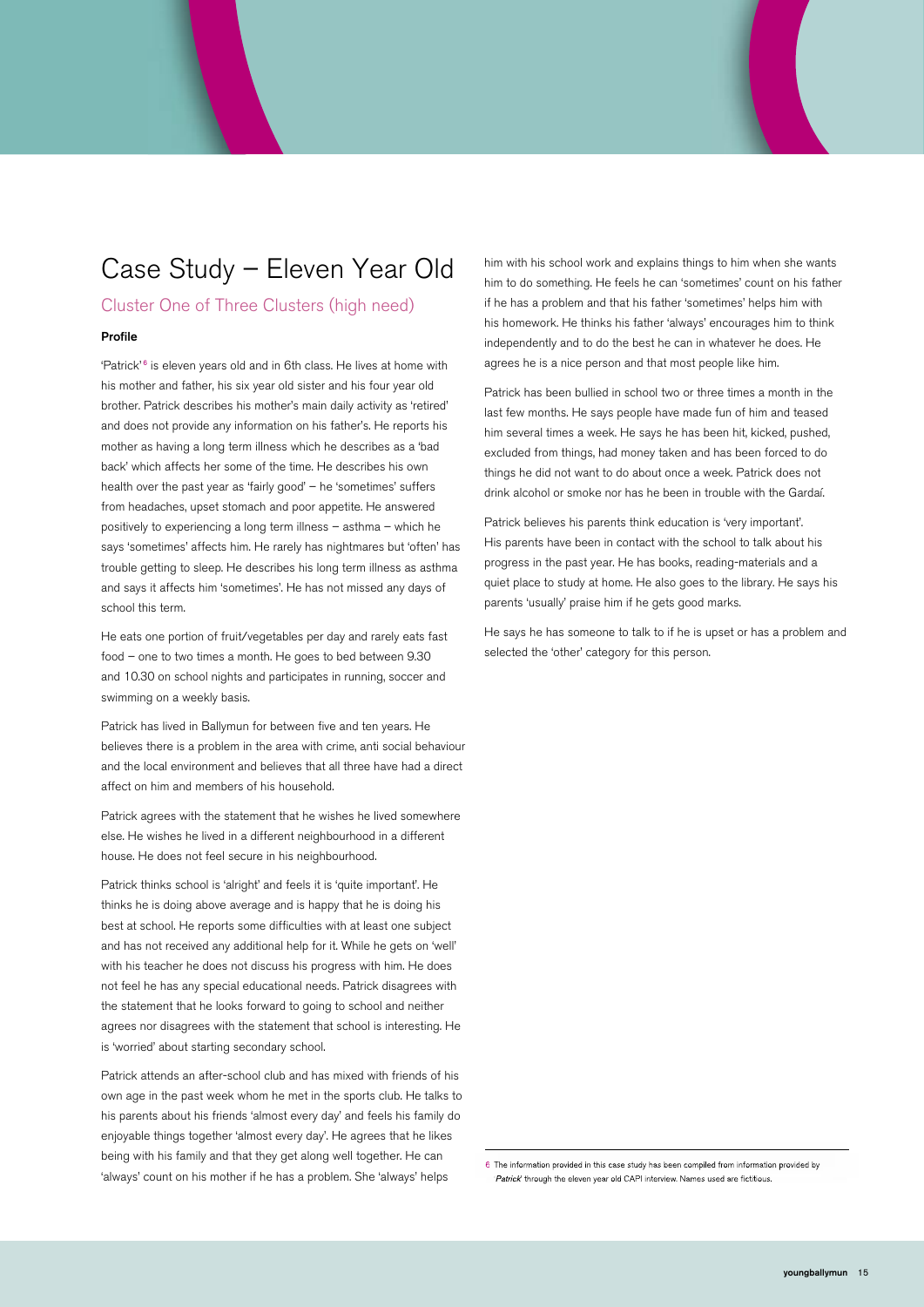## Case Study – Sixteen Year Old

#### Cluster One of Three Clusters (high need)

#### **Profile**

'Jack'<sup>7</sup> is sixteen years old and lives at home with his mother, father and sister. His father works full time. He rates his health over the past year as 'good', eats five portions of fruit/yegetables a day and consumes fast food once or twice a week. He never has trouble sleeping but 'sometimes' has a poor appetite. He has missed between six and ten days of school this year due to illness. He does not report any long-term illness or disability.

Jack has lived in Ballymun all his life. He does not have use of an outdoor garden or private outside space. He believes there is a problem with crime, anti-social behaviour, alcohol and drugs in the area but does not feel that these have had a direct effect on him and/or any members of his household. He agrees that he likes his neighbourhood and disagrees with the statement 'that he would like to live somewhere else'. He also disagrees that he feels secure in his neighbourhood.

He 'neither likes nor dislikes school', but believes school is very important because 'you can't get a good job without your education' (open-ended detail). He thinks he is doing about average in school and is happy that he is doing his best. He does not report difficulty with any subjects, nor does he discuss his progress with any of his teachers. He feels he has a good relationship with eight out of his ten teachers. Jack has sat his Junior Cert and got a C in ordinary level Irish, a B in ordinary level English and a B in ordinary level maths. He disagrees that school is interesting but also disagrees with the statement that he wished he 'didn't have to go to school'. He 'neither likes nor dislikes' his current course of study and does not do any study out of school hours.

Jack agrees that he enjoys being at home with his family and that his family gets along well together. He also likes spending time with his parents. He agrees he is a nice person and that he is good looking. He feels he can 'always' count on both his mother and his father to help him out if he has a problem and both 'always' encourage him to do his best in whatever he does. His mother 'sometimes' helps him with his homework and his father 'never' does. In terms of conflict with his parents: he feels doing things as a family and religion has proven a 'severe problem'. His drinking alcohol, hobbies, progress at school and communication are 'sometimes a problem'. His behaviour, his parent's career and how he spends his money are 'not a problem'. His parents do not suffer from any long term illness/disability. He feels his parents

believe education is 'very important' although his parents have not had any contact with the school this year. He says that when he gets poor marks, his parents 'sometimes' encourage him to try harder and 'sometimes' praise him when he gets good marks. He does not have books, reading materials or a quiet place to study at home and does not go to the library.

Jack is involved in an out of school club and has met his friends outside of school hours in his friend's house during the past week but he particularly likes 'just being with me mates on the blocks' (open-ended detail). He was fourteen when he first consumed alcohol and drinks alcohol one to three times a week. He does not smoke or take any illegal drugs. He believes it is very easy to make friends. He believes it is 'certainly true' that most of his friends have done something illegal in the past year, have been in trouble with the law, have used illegal drugs and regularly use alcohol. He feels it is 'sometimes true' that his friends are sexually active and 'sometimes true' that he could count on them to keep him from getting into trouble. He says his friends would 'never' encourage him to do his best in school.

He says he has not experienced any bullying, but through the further breakdown of questions relating to bullying says he has been kicked/ pushed/shoved around 'once or twice,' and also reports bullying others at school 'once or twice'. He has been in trouble with the Gardaí in the past twelve months but does not elaborate as to why.

Jack does not think he gets enough information on healthy eating, alcohol, illegal drug use and divorce or separation. He has not been in contact with a social worker or doctor in the last six months. He feels he can talk to his parents if he is upset or has a problem.

<sup>7</sup> The information provided in this case study has been compiled from information provided by 'Jack' through his completion of the sixteen year old CAPI interview. Names used are fictitious.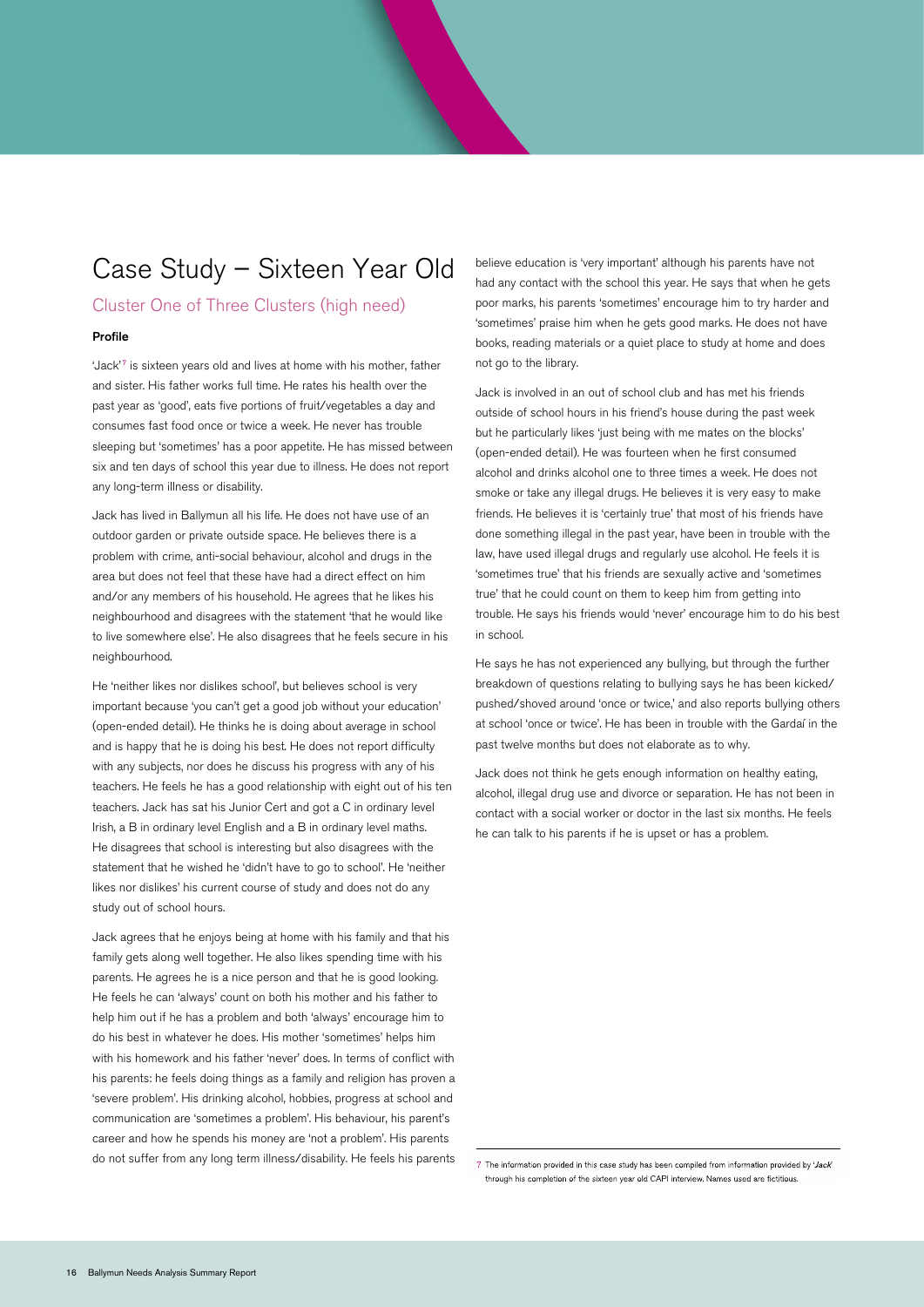## Conclusion

The summary data presented in this report, alongside the more extensive data available in the Ballymun Needs Analysis: Final Report (2006)<sup>8</sup> provides the basis for evidence based strategic planning of actions, services and supports designed to meet the specific needs of different populations of children and young people in Ballymun. It also affords the baseline data against which the impact of intervention can be measured.



8 The Ballymun Needs Analysis: Final Report (2006) is available in pdf format

at www.youngballymun.org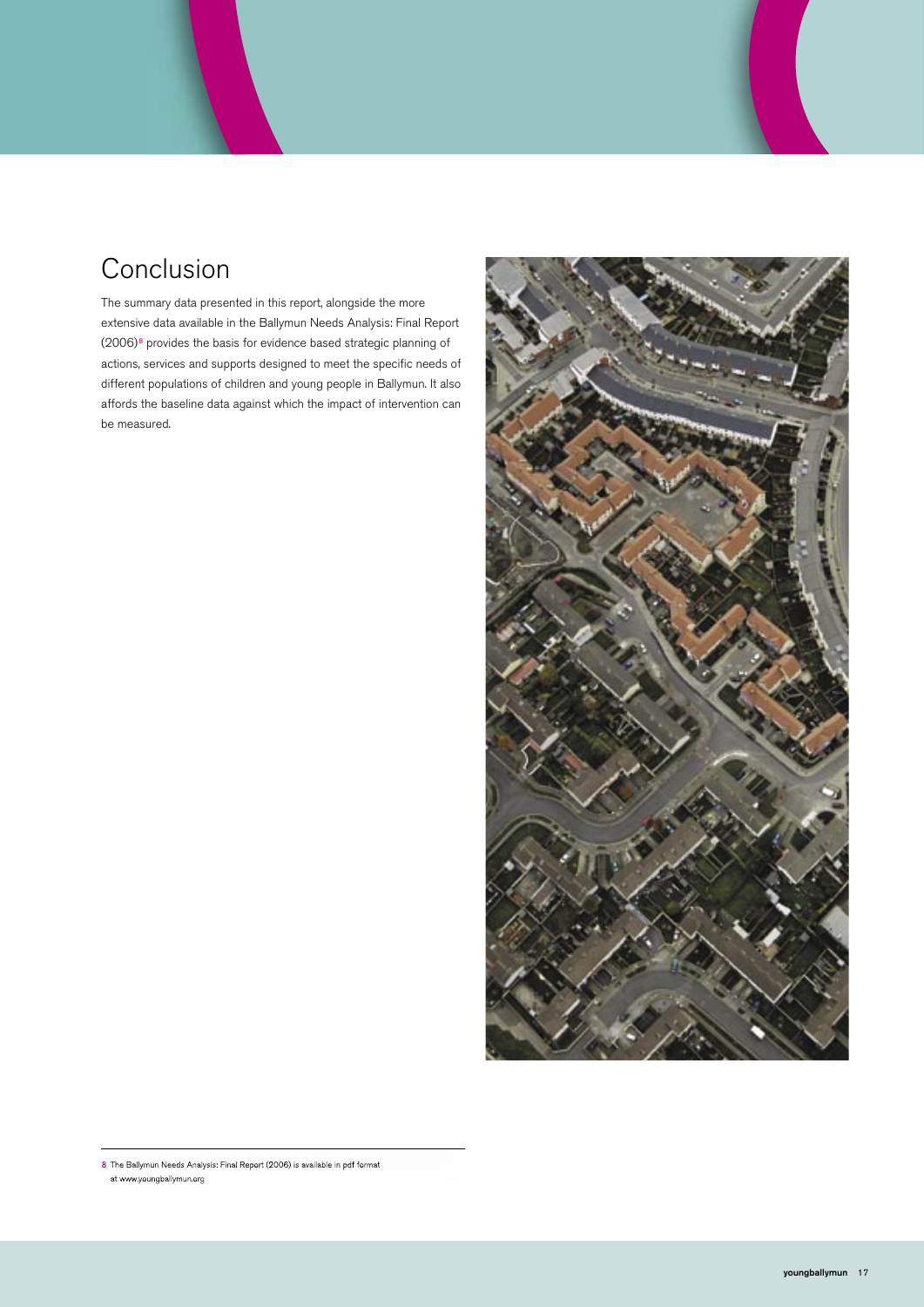